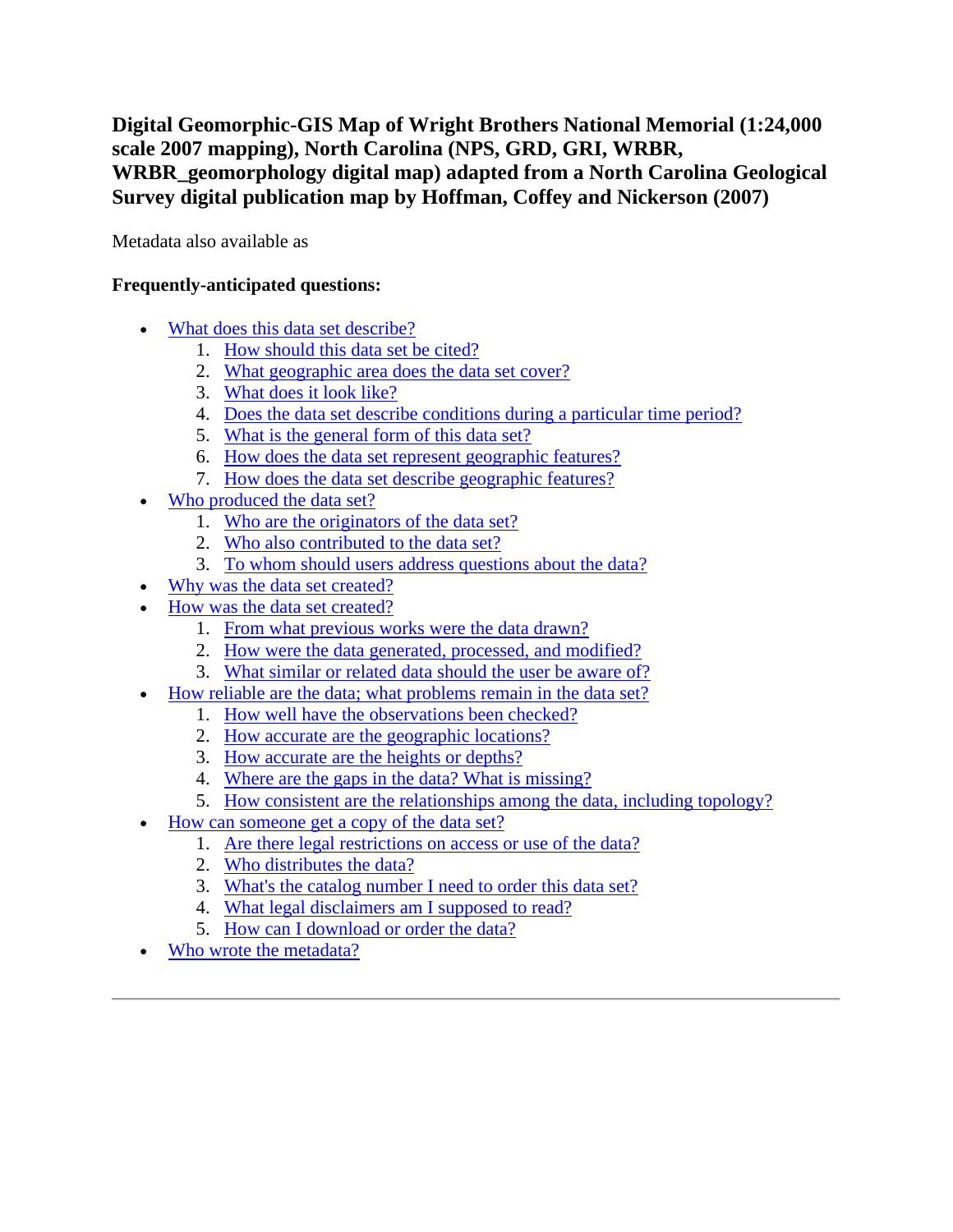## **What does this data set describe?**

#### *Title:*

Digital Geomorphic-GIS Map of Wright Brothers National Memorial (1:24,000 scale 2007 mapping), North Carolina (NPS, GRD, GRI, WRBR, WRBR\_geomorphology digital map) adapted from a North Carolina Geological Survey digital publication map by Hoffman, Coffey and Nickerson (2007)

*Abstract:*

The Digital Geomorphic-GIS Map of Wright Brothers National Memorial (1:24,000 scale 2007 mapping), North Carolina is composed of GIS data layers and GIS tables, and is available in the following GRI-supported GIS data formats: 1.) a 10.1 file geodatabase (wrbr\_geomorphology.gdb), a 2.) Open Geospatial Consortium (OGC) geopackage, and 3.) 2.2 KMZ/KML file for use in Google Earth, however, this format version of the map is limited in data layers presented and in access to GRI ancillary table information. The file geodatabase format is supported with a 1.) ArcGIS Pro map file (.mapx) file (wrbr\_geomorphology.mapx) and individual Pro layer (.lyrx) files (for each GIS data layer), as well as with a 2.) 10.1 ArcMap (.mxd) map document (wrbr\_geomorphology.mxd) and individual 10.1 layer (.lyr) files (for each GIS data layer). The OGC geopackage is supported with a QGIS project (.qgz) file. Upon request, the GIS data is also available in ESRI 10.1 shapefile format. Contact Stephanie O'Meara (see contact information below) to acquire the GIS data in these GIS data formats. In addition to the GIS data and supporting GIS files, three additional files comprise a GRI digital geologic-GIS dataset or map: 1.) A GIS readme file (caha\_fora\_wrbr\_geomorphology.pdf), 2.) the GRI ancillary map information document (.pdf) file (caha\_fora\_wrbr\_geomorphology.pdf) which contains geologic unit descriptions, as well as other ancillary map information and graphics from the source map(s) used by the GRI in the production of the GRI digital geologic-GIS data for the park, and 3.) a user-friendly FAQ PDF version of the metadata (wrbr\_geomorphology\_metadata\_faq.pdf). Please read the caha\_fora\_wrbr\_geomorphology.pdf for information pertaining to the proper extraction of the GIS data and other map files. Google Earth software is available for free at: https://www.google.com/earth/versions/. QGIS software is available for free at: https://www.qgis.org/en/site/. Users are encouraged to only use the Google Earth data for basic visualization, and to use the GIS data for any type of data analysis or investigation. The data were completed as a component of the Geologic Resources Inventory (GRI) program, a National Park Service (NPS) Inventory and Monitoring (I&M) Division funded program that is administered by the NPS Geologic Resources Division (GRD). For a complete listing of GRI products visit the GRI publications webpage: For a complete listing of GRI products visit the GRI publications webpage: https://www.nps.gov/subjects/geology/geologic-resources-inventory-products.htm. For more information about the Geologic Resources Inventory Program visit the GRI webpage: https://www.nps.gov/subjects/geology/gri,htm. At the bottom of that webpage is a "Contact Us" link if you need additional information. You may also directly contact the program coordinator, Jason Kenworthy (jason\_kenworthy@nps.gov). Source geologic maps and data used to complete this GRI digital dataset were provided by the following: North Carolina Geological Survey. Detailed information concerning the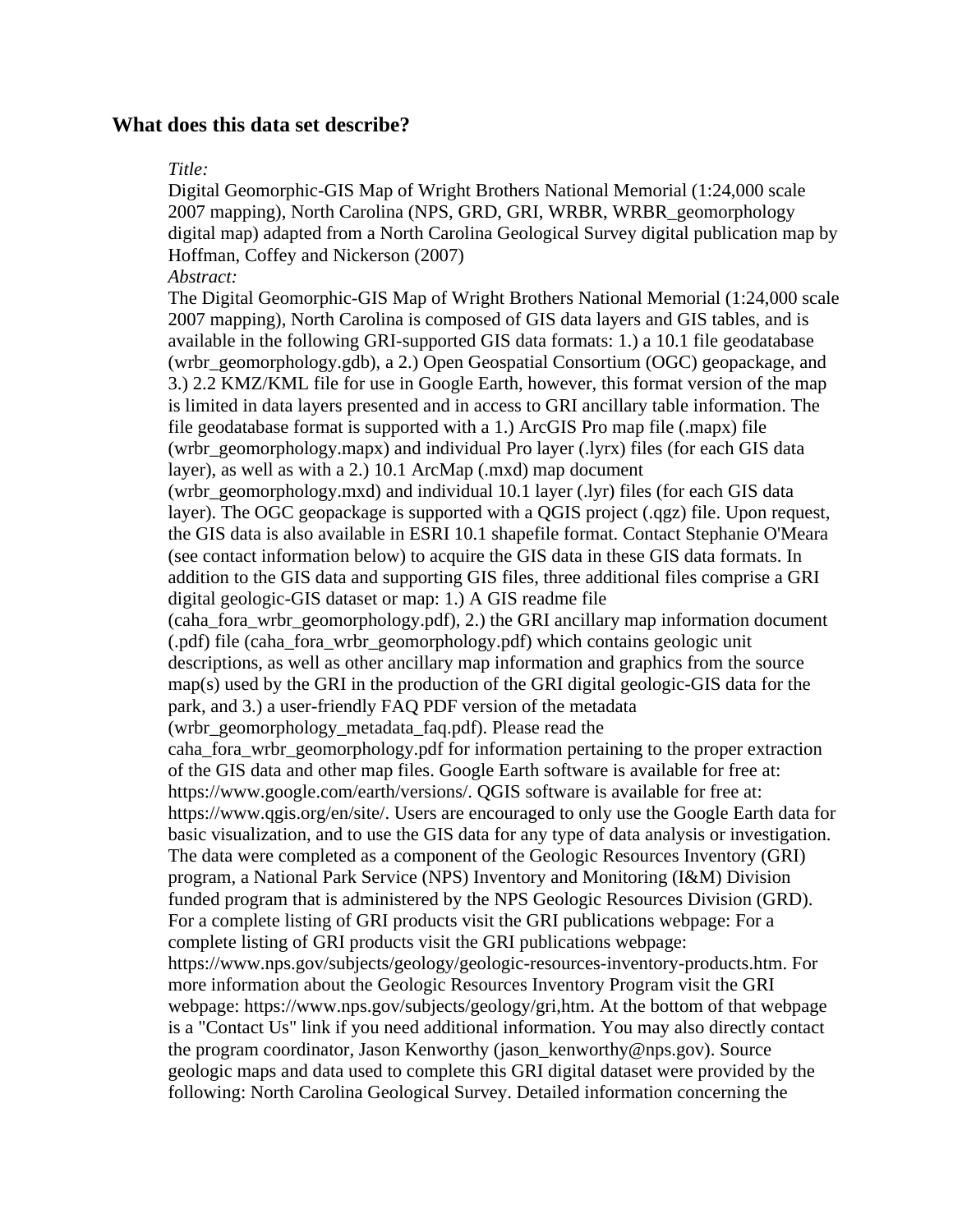sources used and their contribution the GRI product are listed in the Source Citation section(s) of this metadata record (wrbr\_geomorphology\_metadata.txt or wrbr\_geomorphology\_metadata\_faq.pdf). Users of this data are cautioned about the locational accuracy of features within this dataset. Based on the source map scale of 1:24,000 and United States National Map Accuracy Standards features are within (horizontally) 12.2 meters or 40 feet of their actual location as presented by this dataset. Users of this data should thus not assume the location of features is exactly where they are portrayed in Google Earth, ArcGIS, QGIS or other software used to display this dataset. All GIS and ancillary tables were produced as per the NPS GRI Geology-GIS Geodatabase Data Model v. 2.3. (available at: https://www.nps.gov/articles/grigeodatabase-model.htm).

### *Supplemental\_Information:*

The data layers (feature classes) that comprise the Digital Geomorphic-GIS Map of Wright Brothers National Memorial (1:24,000 scale 2007 mapping), North Carolina include: Geomorphic Units (WRBRMRPH) and Geomorphic Unit Boundaries (WRBRMRPHA). In addition to the data layers, there are three GIS tables, the Geomorphic Unit Information Table (wrbrunit\_geomorphic) Table, the short-version of the Geomorphic Unit Information Table (wrbrunit\_geomorphic\_short) Table, and the Source Map Information Table (wrbrmap) Table. Refer to the NPS GRI Geology-GIS Geodatabase Data Model v. 2.3 (available at: https://www.nps.gov/articles/grigeodatabase-model.htm) for detailed data layer (feature class) and table specifications including attribute field parameters, definitions and domains, and implemented topology rules and relationship classes. For the KML/KMZ format all or only some of the data layers are available. The KMZ file also possesses on-line links to the GRI program and its products, and to this readme document, the GRI ancillary map information document and the FAQ metadata pertaining to this dataset/map. The GIS data projection is NAD83, UTM Zone 18N, however, for the KML/KMZ format the data is projected upon export to WGS84 Geographic, the native coordinate system used by Google Earth.

#### <span id="page-2-0"></span>1. **How should this data set be cited?**

National Park Service (NPS) Geologic Resources Inventory (GRI) program, 20210107, Digital Geomorphic-GIS Map of Wright Brothers National Memorial (1:24,000 scale 2007 mapping), North Carolina (NPS, GRD, GRI, WRBR, WRBR\_geomorphology digital map) adapted from a North Carolina Geological Survey digital publication map by Hoffman, Coffey and Nickerson (2007).

## <span id="page-2-1"></span>2. **What geographic area does the data set cover?**

*West\_Bounding\_Coordinate:* -75.6876057141 *East\_Bounding\_Coordinate:* -75.6474292801 *North\_Bounding\_Coordinate:* 36.0371858249 *South\_Bounding\_Coordinate:* 35.9979588548

## <span id="page-2-2"></span>3. **What does it look like?**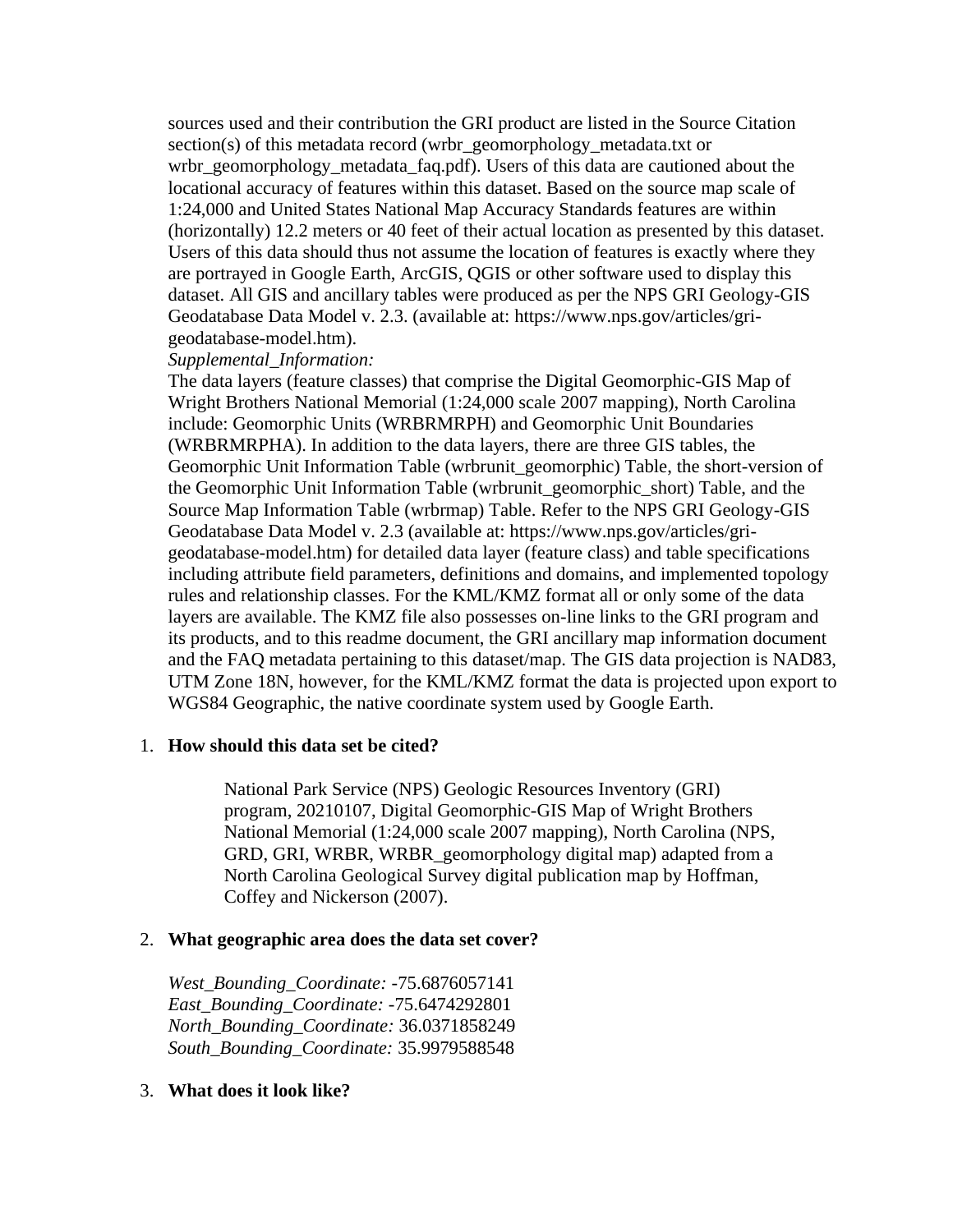Not applicable No browse graphic provided

## <span id="page-3-0"></span>4. **Does the data set describe conditions during a particular time period?**

Calendar\_Date: 07-Jan-2021 *Currentness\_Reference:* ground condition

## <span id="page-3-1"></span>5. **What is the general form of this data set?**

*Geospatial\_Data\_Presentation\_Form:* map

## <span id="page-3-2"></span>6. **How does the data set represent geographic features?**

- a. **How are geographic features stored in the data set?**
- b. **What coordinate system is used to represent geographic features?**

*Grid\_Coordinate\_System\_Name:* Universal Transverse Mercator *Universal\_Transverse\_Mercator:*

*UTM\_Zone\_Number:* 18 *Transverse\_Mercator: Scale\_Factor\_at\_Central\_Meridian:* 0.999600 *Longitude\_of\_Central\_Meridian:* -75.0 *Latitude\_of\_Projection\_Origin:* 0.000000 *False\_Easting:* 500000.000000 *False\_Northing:* 0.000000

> Planar coordinates are encoded using coordinate pair Abscissae (x-coordinates) are specified to the nearest 0.000007 Ordinates (y-coordinates) are specified to the nearest 0.000007 Planar coordinates are specified in meters

> The horizontal datum used is North American Datum of 1983. The ellipsoid used is Geodetic Reference System 80. The semi-major axis of the ellipsoid used is 6378137.000000. The flattening of the ellipsoid used is 1/298.257222.

## <span id="page-3-3"></span>7. **How does the data set describe geographic features?**

## *Entity\_and\_Attribute\_Overview:*

Refer to the NPS GRI Geology-GIS Geodatabase Data Model v. 2.3 (available at: https://www.nps.gov/articles/gri-geodatabase-model.htm) for detailed feature class and table attribute field parameters, definitions and domains, and implemented relationship classes, as well as for implemented feature class topology rules. *Entity\_and\_Attribute\_Detail\_Citation:* NPS GRI Geology-GIS Geodatabase Data Model v. 2.3. (available at: https://www.nps.gov/articles/gri-geodatabase-model.htm)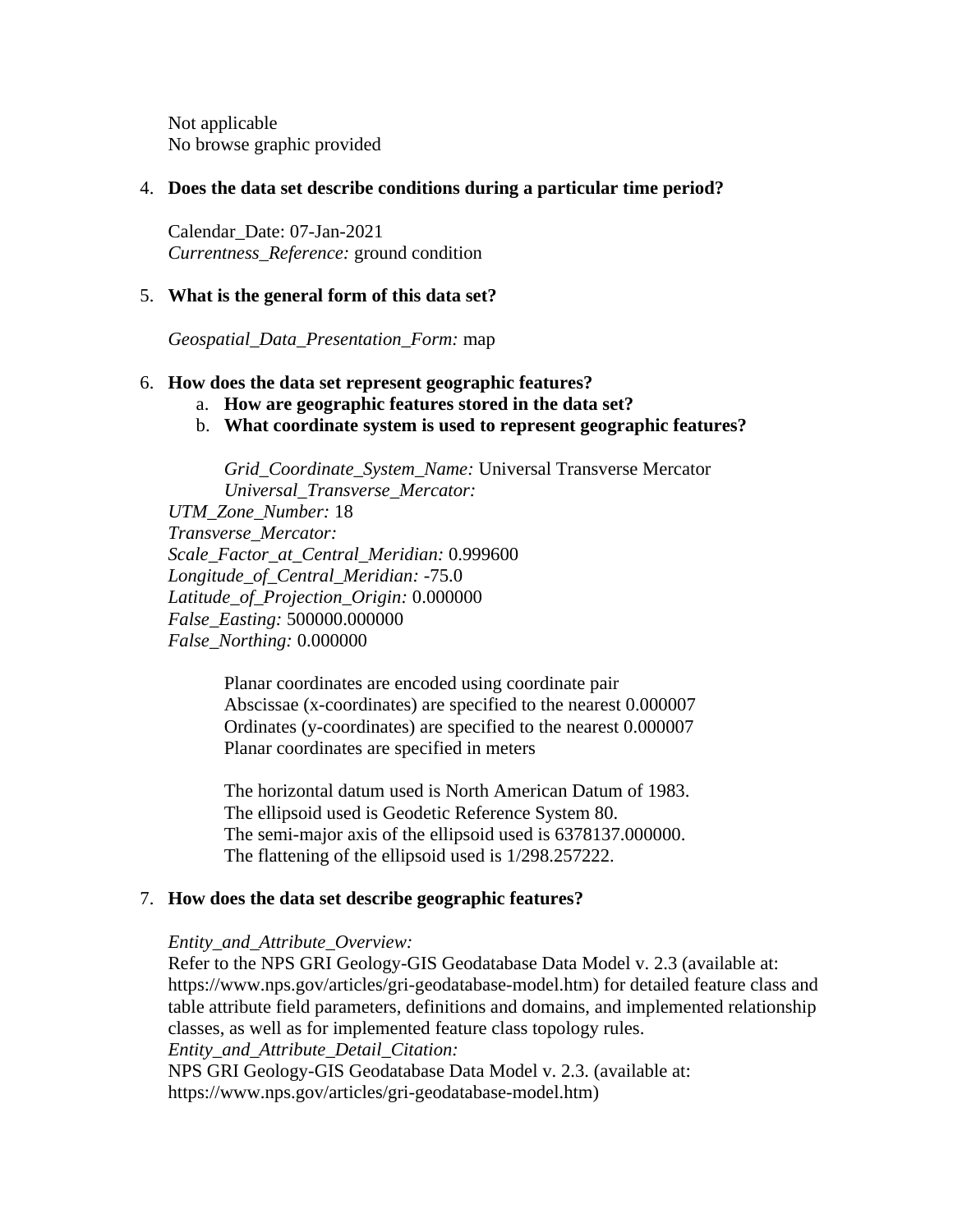## <span id="page-4-0"></span>**Who produced the data set?**

- <span id="page-4-1"></span>1. **Who are the originators of the data set?** (may include formal authors, digital compilers, and editors)
	- o National Park Service (NPS) Geologic Resources Inventory (GRI) program
- <span id="page-4-2"></span>2. **Who also contributed to the data set?**

Stephanie O'Meara (Colorado State University)

## <span id="page-4-3"></span>3. **To whom should users address questions about the data?**

Stephanie O'Meara Colorado State University Research Associate, Geologist/GIS Specialist/Data Manager 1201 Oak Ridge Drive, Suite 200 Fort Collins, Colorado 80525 USA

(970) 491-6655 (voice) stephanie\_o'meara@partner.nps.gov

*Hours\_of\_Service:* 9:00 a.m. to 5:00 p.m. (MST), Monday - Friday

## <span id="page-4-4"></span>**Why was the data set created?**

The data are intended to assist NPS personnel in the protection and management of Wright Brothers National Memorial.

## <span id="page-4-5"></span>**How was the data set created?**

## <span id="page-4-6"></span>1. **From what previous works were the data drawn?**

## **NCGS digital publication (Wright Brothers NMEM)** (source 1 of 1)

Hoffman, Charles W., Coffey, Brian P. and Nicker, 2007, Geomorphology of Wright Brothers National Memorial Map Area, North Carolina: digital publication (Wright Brothers NMEM), North Carolina Geological Survey (NCGS), Raleigh, North Carolina.

*Type\_of\_Source\_Media:* digital data *Source\_Scale\_Denominator:* 24000 *Source\_Contribution:*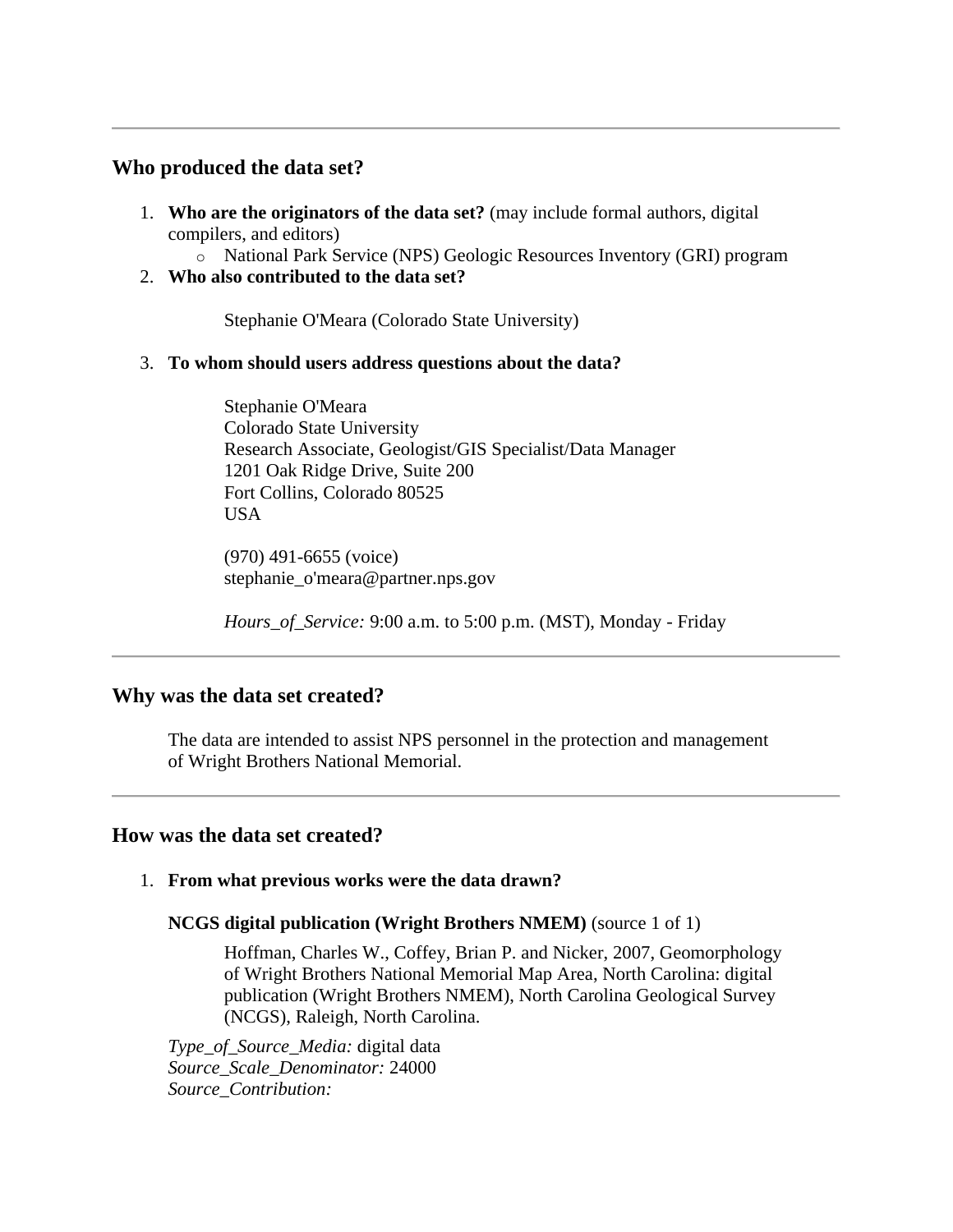Features and attribution were derived from source digital data. Ancillary map text, including unit descriptions, and graphics, if present on the source map, were captured, formatted and added to the ancillary map information document. See the Process Step section for additional information.

#### <span id="page-5-0"></span>2. **How were the data generated, processed, and modified?**

#### Date: 07-Jan-2021 (process 1 of 1)

1.) GIS features were produced from source digital data. See the Source Information Contribution section(s) for specific source map details. GIS features were first imported into a GRI data model compliant geodatabase. For details on the GRI data model see the NPS GRI Geology-GIS Geodatabase Data Model v. 2.3 (available at: https://www.nps.gov/articles/gri-geodatabase-model.htm). 2.) Line quality was checked and if warranted edited to ensure good quality linework. 3.) Feature attribution was derived using the source data attribution, and the source printed/plotted map if available. 4.) Data Model topology rules were validated for all features and any topology errors corrected. 5.) Quality control (QC) consisted of checking features and their attribution against the source digital data, as well as against the source printed/plotted map if available. A GRI developed ArcObjects tool was run to check for GRI data model validation and feature-related consistency. 6.) The UNIT and MAP tables were populated and checked against the source(s). Relationship classes were also added and used to ensure attribution consistency between feature class and table attribution. 7.) Feature symbology was produced for all feature classes. An attempt was made to best match symbology to its source map, however, in some cases features symbology maybe slightly modified, primarily based on the limitations of the ArcGIS geology styles. In some cases, however, symbology may have been modified to reconcile differences from multiple sources. 8.) An ArcMap Document was produced, in part by a GRI finalize mxd tool, and layer (.lyr) files saved for all data layers. 9.) The ancillary map information PDF document, see the Supplemental Information section for additional information, was produced from textual information and figures present on the source map(s) and/or in digital data files. If applicable, source map images were produced at 150dpi or greater resolution and optical character recognition (OCR) software was used to produce text from source map text. The text, source map images and other ancillary source map information were added to a Help & Manual (.hmxz) template file. The .hmxz file was then compiled to produce the ancillary map information document. Any compilation errors were then checked and corrected and the document was reviewed for content, usability and grammatical errors. 10.) A Google Earth .kmz/.kml file, as well as a OGC GeoPackage and QGIS project file was produced from the finalized file geodatabase and ArcMap document.

Person who carried out this activity:

Stephanie O'Meara Colorado State University Research Associate, Geologist/GIS Specialist/Data Manager 1201 Oak Ridge Drive, Suite 200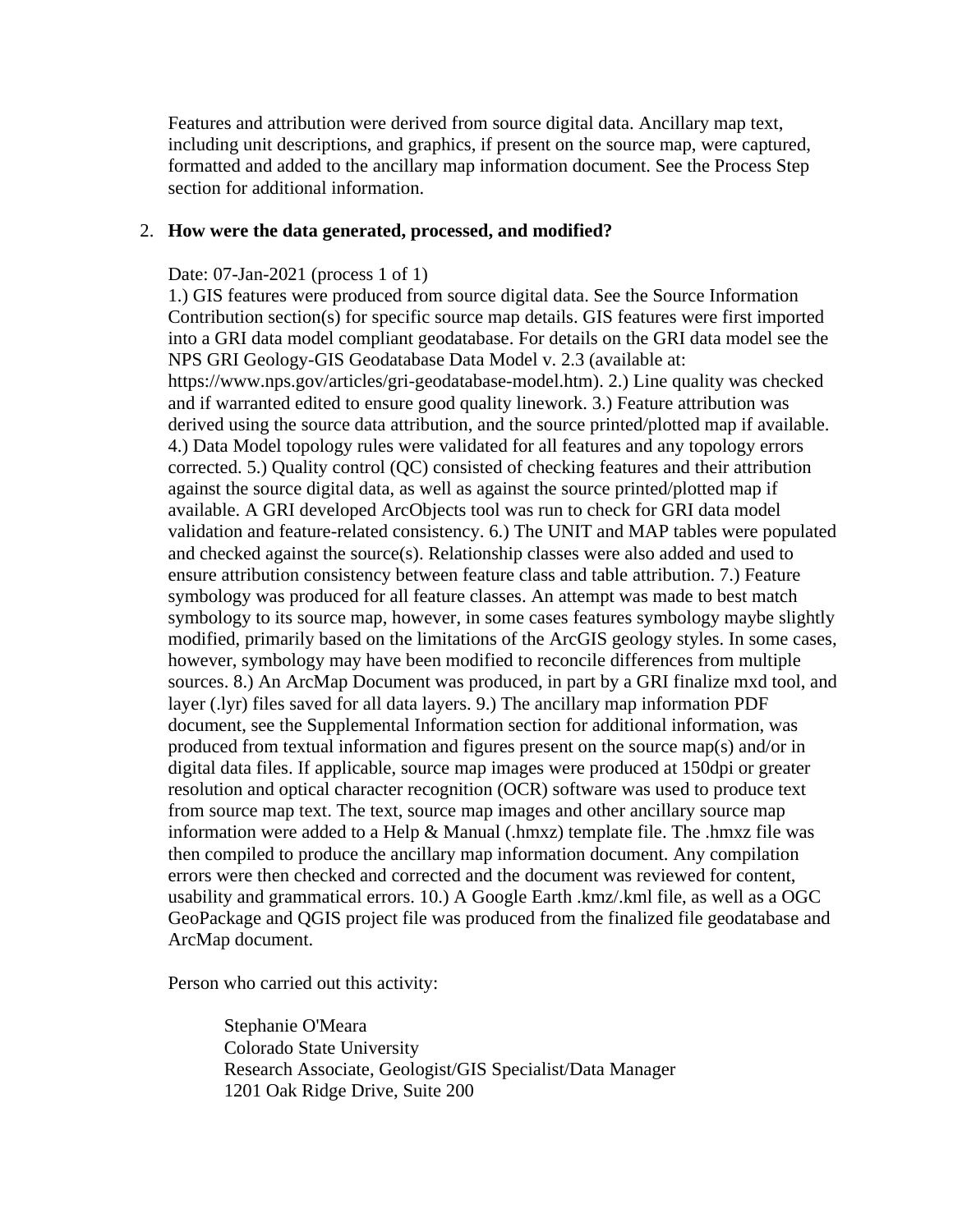Fort Collins, Colorado 80525-5589 **USA** 

(970) 491-6655 (voice) stephanie.omeara@colostate.edu

*Hours\_of\_Service:* 9:00 a.m. to 5:00 p.m. (MST), Monday - Friday

Data sources used in this process:

o NCGS digital publication (Wright Brothers NMEM)

## <span id="page-6-0"></span>3. **What similar or related data should the user be aware of?**

National Park Service Geologic Resources Inventory (GRI) program, 20210107, Metadata for the Digital Geomorphic-GIS Map of Wright Brothers National Memorial (1:24,000 scale 2007 mapping), North Carolina (NPS, GRD, GRI, WRBR, WRBR\_geomorphology digital map).

# <span id="page-6-1"></span>**How reliable are the data; what problems remain in the data set?**

## <span id="page-6-2"></span>1. **How well have the observations been checked?**

Feature and table attribution was derived and checked with the source map(s). Attribution was checked (QCd) for errors. Users of this data are advised to FULLY and CAREFULLY READ the "DISTRIBUTION LIABILITY" section of this metadata before using the data.

## <span id="page-6-3"></span>2. **How accurate are the geographic locations?**

Data was produced from digital source data. Users of this data are cautioned about the locational accuracy of features within this dataset. Based on the source map scale and United States National Map Accuracy Standards features are within (horizontally) 12.2 meters or 40 feet of their actual location as presented by this dataset. Users of this data should thus not assume the location of features is exactly where they are portrayed in ArcGIS or other software used to display this dataset. The PRECISION of any Shapefile (.shp) files is DOUBLE.

## <span id="page-6-4"></span>3. **How accurate are the heights or depths?**

No vertical coordinates are present in this GRI digital dataset.

## <span id="page-6-5"></span>4. **Where are the gaps in the data? What is missing?**

All data is considered complete to the extent of the source map(s).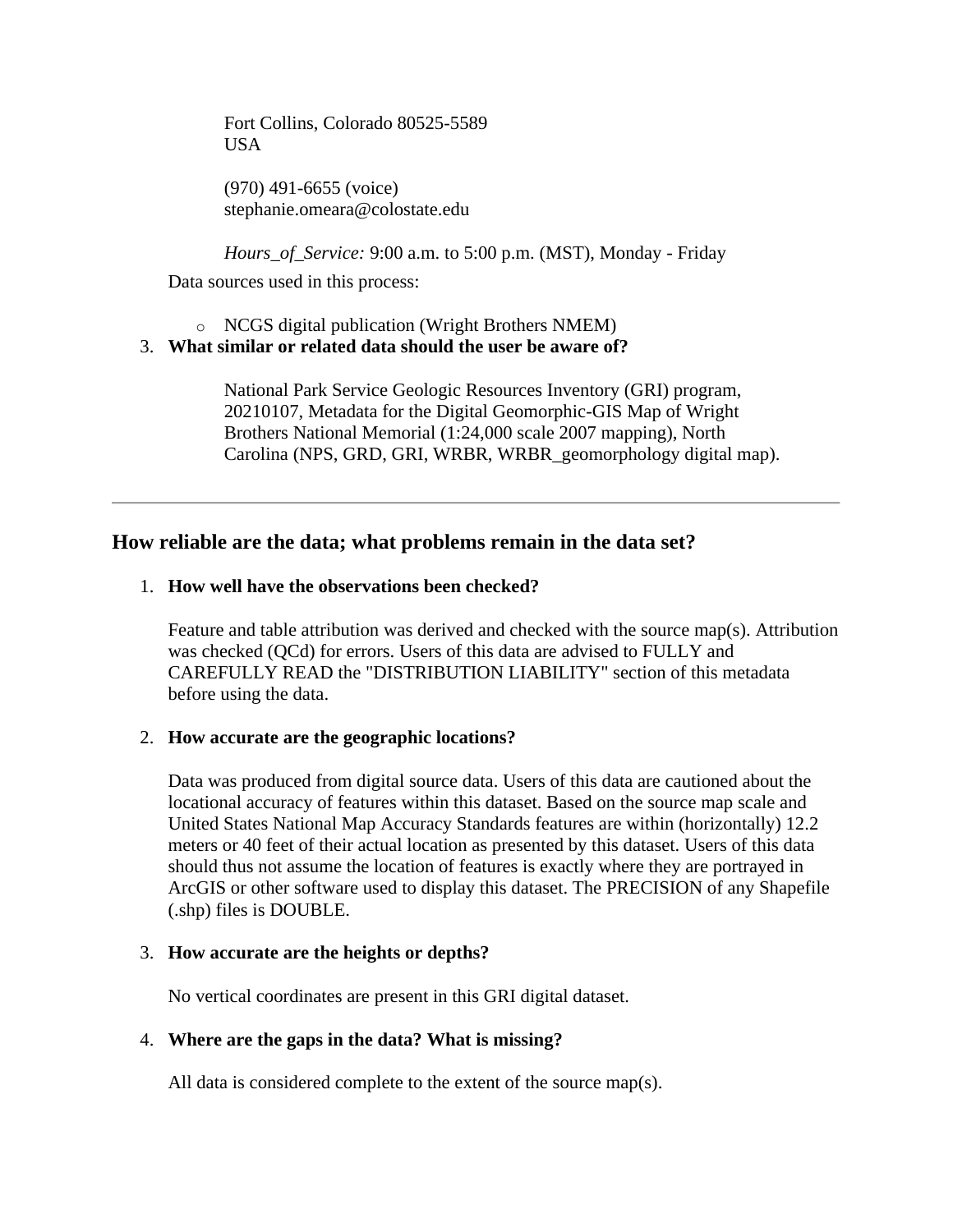### <span id="page-7-0"></span>5. **How consistent are the relationships among the observations, including topology?**

GIS data in 10.1 file geodatabase, OGC geopackage and 2.2 KML/KMZ file formats.

## <span id="page-7-2"></span><span id="page-7-1"></span>**How can someone get a copy of the data set?**

#### **Are there legal restrictions on access or use of the data?**

*Access\_Constraints:* None *Use\_Constraints:*

Not for use at scale greater than 1:24,000 (source map scale). Users of this data are cautioned about the locational accuracy of features within this dataset. Based on the source map scale and United States National Map Accuracy Standards features are within (horizontally) 12.2 meters or 40 feet of their actual location as presented by this dataset. Users of this data should thus not assume the location of features is exactly where they are portrayed in Google Earth, ArcGIS, QGIS or other software used to display this dataset.

#### <span id="page-7-3"></span>1. **Who distributes the data set?** (Distributor 1 of 1)

Stephanie O'Meara Colorado State University Research Associate, Geologist/GIS Specialist/Data Manager 1201 Oak Ridge Drive, Suite 200 Fort Collins, Colorado 80525 USA

(970) 491-6655 (voice) stephanie\_o'meara@partner.nps.gov

*Hours\_of\_Service:* 8:00 a.m. to 4:00 p.m. (MST), Monday - Friday *Contact\_Instructions:* GRI data are available at: [<http://irma.nps.gov/App/Reference/Search>](http://irma.nps.gov/App/Reference/Search)

#### <span id="page-7-4"></span>2. **What's the catalog number I need to order this data set?**

GIS map data available in several GRI-supported GIS data formats

#### <span id="page-7-5"></span>3. **What legal disclaimers am I supposed to read?**

The National Park Service shall not be held liable for improper or incorrect use of the data described and/or contained herein. These data and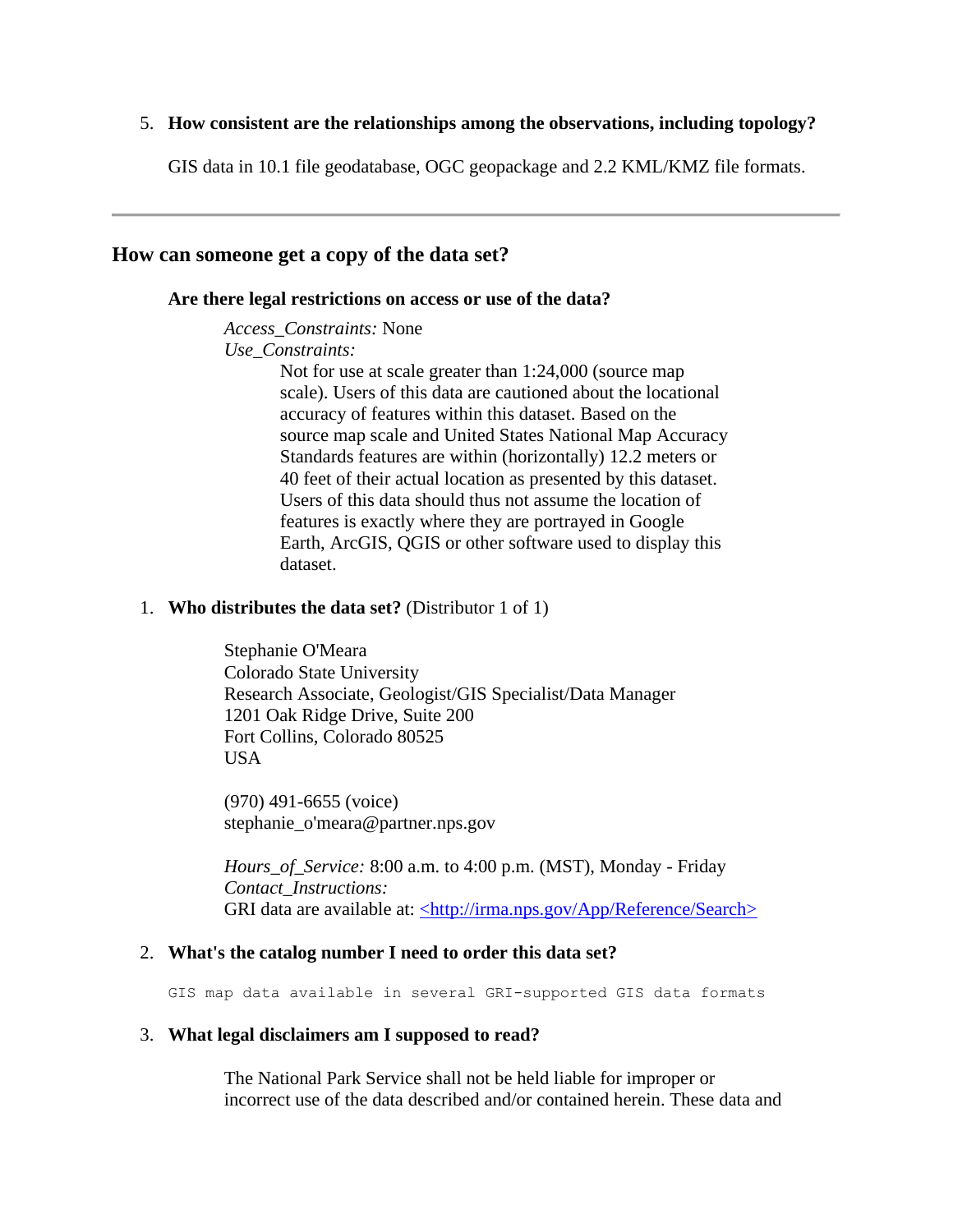related graphics are not legal documents and are not intended to be used as such.

The information contained in these data is dynamic and may change over time. The data are not better than the original sources from which they were derived. It is the responsibility of the data user to use the data appropriately and consistent within the limitations of geospatial data in general and these data in particular. The related graphics are intended to aid the data user in acquiring relevant data; it is not appropriate to use the related graphics as data.

The National Park Service gives no warranty, expressed or implied, as to the accuracy, reliability, or completeness of these data. It is strongly recommended that these data are directly acquired from an NPS server and not indirectly through other sources which may have changed the data in some way. Although these data have been processed successfully on a computer system at the National Park Service, no warranty, expressed or implied is made regarding the utility of the data on another system or for general scientific purposes, nor shall the act of distribution constitute any such warranty. This disclaimer applies to both to individual use of the data and aggregate use with other data.

#### <span id="page-8-0"></span>4. **How can I download or order the data?**

#### o **Availability in digital form:**

| Data format: | GDB (version ArcGIS Pro 2.4) GIS (file geodatabase format)<br>data package with a Pro map (.mapx) file<br>(wrbr_geomorphology_gdb_pro.zip) Size: 0.43      |
|--------------|------------------------------------------------------------------------------------------------------------------------------------------------------------|
|              | <b>Network links:</b> NPS Data Store, https://irma.nps.gov/DataStore/                                                                                      |
| Data format: | GDB (version ArcGIS 10.1) GIS (file geodatabase format) data<br>package with an ArcMap map document (.mxd) file<br>(wrbr_geomorphology_gdb.zip) Size: 0.46 |
|              | <b>Network links:</b> NPS Data Store, https://irma.nps.gov/DataStore/                                                                                      |
| Data format: | KML/KMZ (version 2.2) Google Earth (kml/kmz format) data<br>package (wrbr_geomorphology_kml.zip) Size: 0.76                                                |
|              | <b>Network links:</b> NPS Data Store, https://irma.nps.gov/DataStore/                                                                                      |
| Data format: | GPKG (version OGC geopackage) GIS (geopackage format)<br>data package with a QGIS project (.qgz) file<br>(wrbr_geomorphology_gpkg.zip) Size: 0.35          |
|              | <b>Network links:</b> NPS Data Store, https://irma.nps.gov/DataStore/                                                                                      |
| Data format: | PDF (version 9) Ancillary Map Information Document Size:<br>28.83                                                                                          |
|              | <b>Network links:</b> NPS Data Store, https://irma.nps.gov/DataStore/                                                                                      |